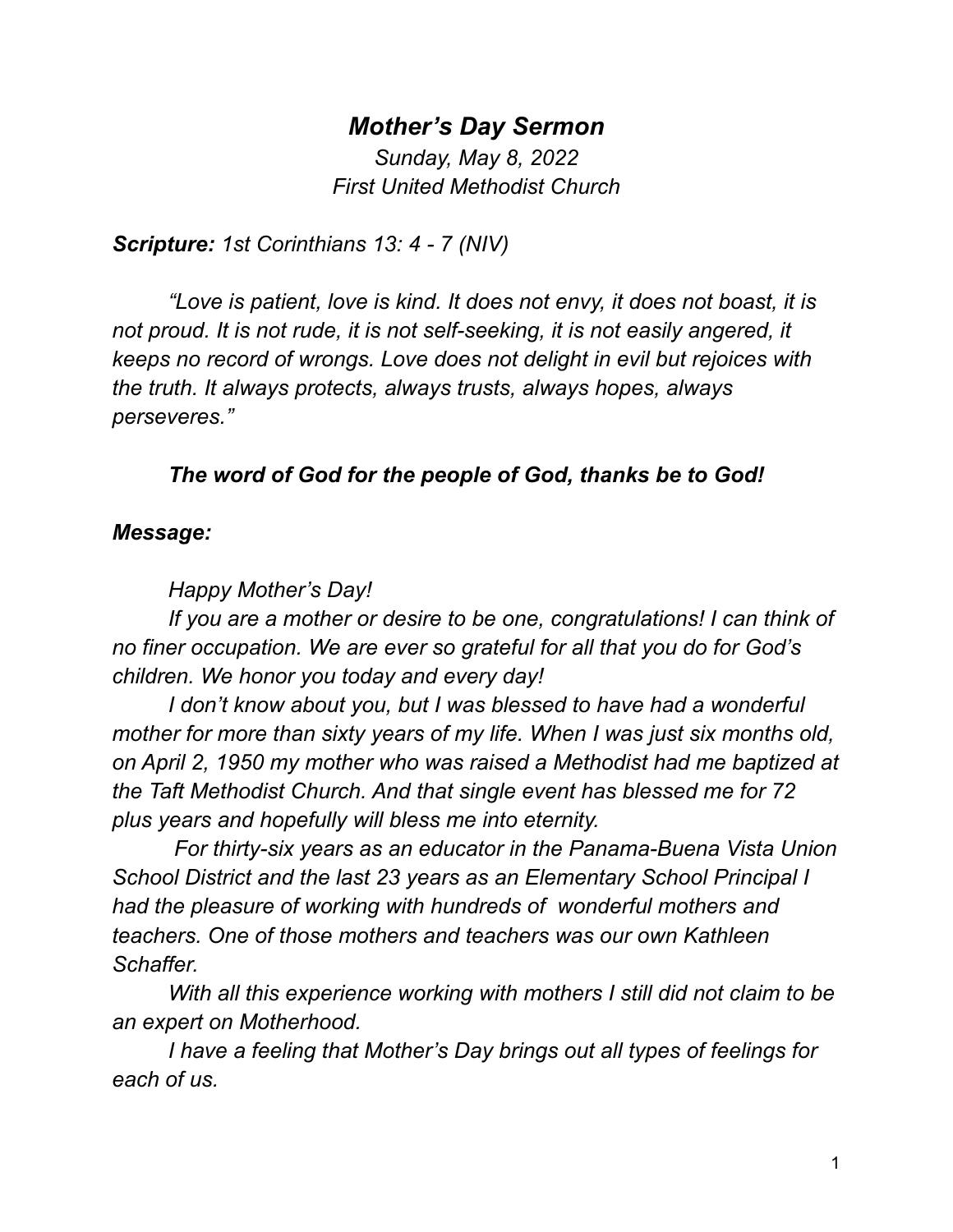*One of my favorite female Christian writers, Ashley Kappel, shares her feelings about Mother's Day with us when she writes:*

*"Going to church is supposed to be a homecoming, a breath of fresh air, and a chance to learn something.*

*But sometimes on Mother's Day, it's more than that: it's a sinking pit in a stomach, a hidden tear behind a program, or a skipped sermon blamed on a little bug.*

*I grew up smiling as the pastor asked the mothers in the congregation to stand, recognizing them on their special day. (I hope you noticed I did not do that.)*

*Ashley continues: "It wasn't until I struggled to have our first child, losing two precious children along the way, that I realized those experiencing infertility often dread Mother's Day sermons.*

*She writes: "I mentioned to my mom that I wasn't sure I could sit through another service about motherhood.*

*Christmas Eve had gutted me as I sat contemplating Mary's moments before childhood.*

*Easter left me hopeful but still forlorn, longing for the child I didn't have.*

*And now I had to face Mother's Day with empty arms and an aching heart.*

*I went anyway, Ashley writes. I sat and breathed deeply, desperate to heart and feel the song of Mary's heart as she learned about her pregnancy.*

*How confused, how panicked she would have been, even as her faith bolstered her for the journey.*

*Ashley says, "I got my happy ending. My beautiful baby was born the next year and another the year after.*

*Mary had her joyful moment too.*

*Ashley concludes: "No mother has it easy. (Can I hear an Amen!) No mother's journey is perfect, smooth, or remotely the same.*

*No matter what your path to motherhood, or if you are still on that journey, or have relinquished that dream altogether, I'd like to celebrate you this Mother's Day.*

*You are loved. You are seen. You are valued!*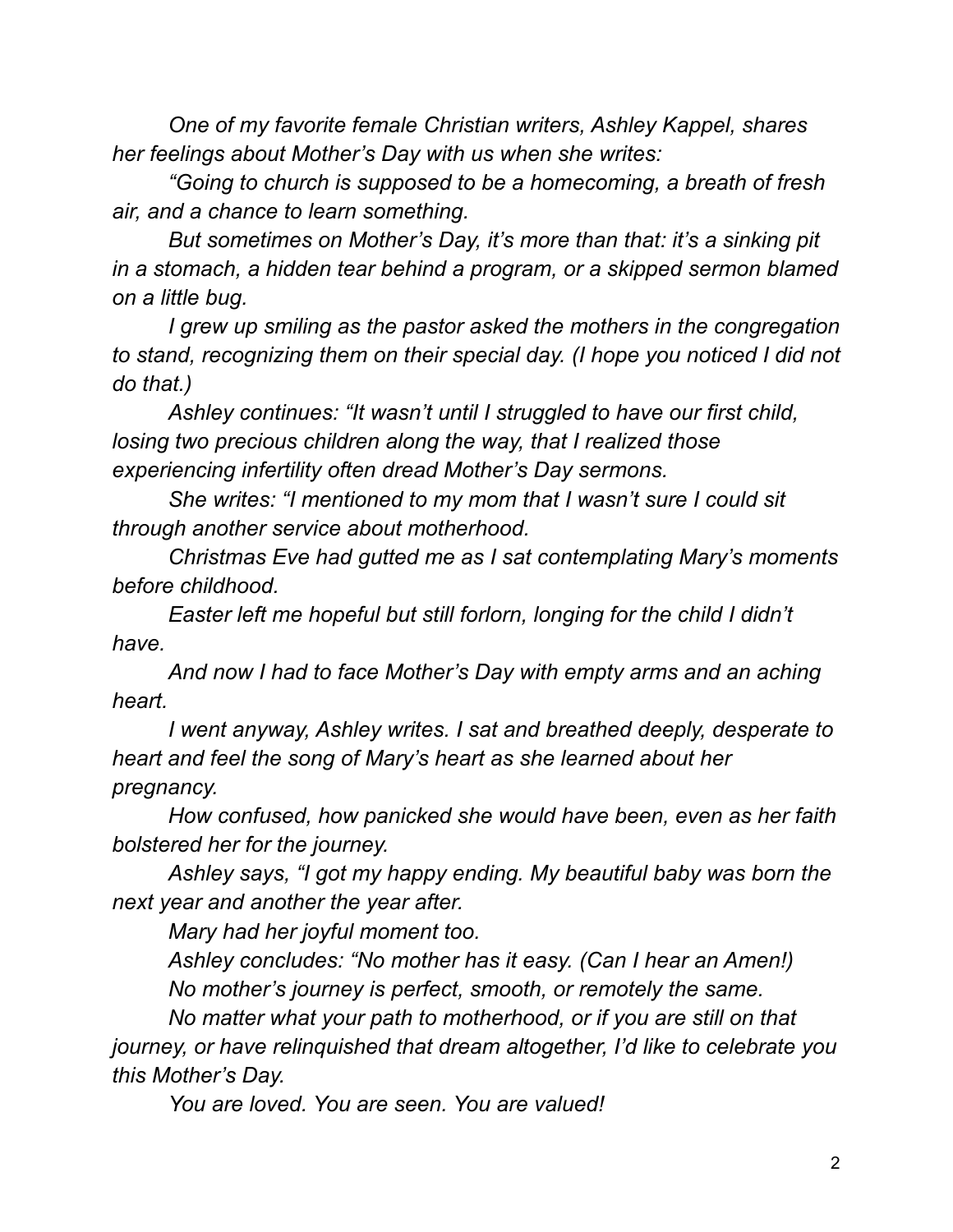*As I thought about motherhood and all the wonderful mothers I have known and worked with, one thought kept flashing through my mind: motherhood is a terrific example of love!*

*When we need a great definition of love - whether it is God's love for us, our love for each other, a married couple's love or a mother's love for her child, I can find no better definition than in 1st Corinthians chapter 13.*

*Hear the Apostle Paul's words again and see if they don't do a great job describing a mother's love for her child.*

*Love is patient, love is kind.*

*It does not envy, it does not boast, it is not proud.*

*It is not rude, it is not self-seeking, it is not easily angered, it keeps no record of wrongs.*

*Love does not delight in evil but rejoices with the truth. It always protects, always trusts, always hopes, always perseveres.*

*If you had a mother like that you are truly blessed!*

*If you are a mother that demonstrates all those qualities, your children are greatly blessed.*

*If you look at that list of the qualities that should make up our love for each other and especially our children, you will notice fourteen characteristics of true love. I encourage you to go back and count them sometime.*

*Since our time this morning is short, I am only going to focus on four of these fantastic qualities of love.*

*I want to focus our attention on the middle phrase. Paul says about love: It is not rude, it is not self-seeking, it is not easily angered, it keeps no record of wrongs.*

*So, first love is not rude.*

*Leo Buscaglia wrote a wonderful poem titled "Loving You" and it goes like this.*

*"The next time I have the urge to speak negatively or rudely to you, I'll swallow and be silent. Loving you doesn't give me license for rudeness.*

*If I can't be generous and supportive, I'll at least try not to stand in your way. Loving you means wanting you to grow.*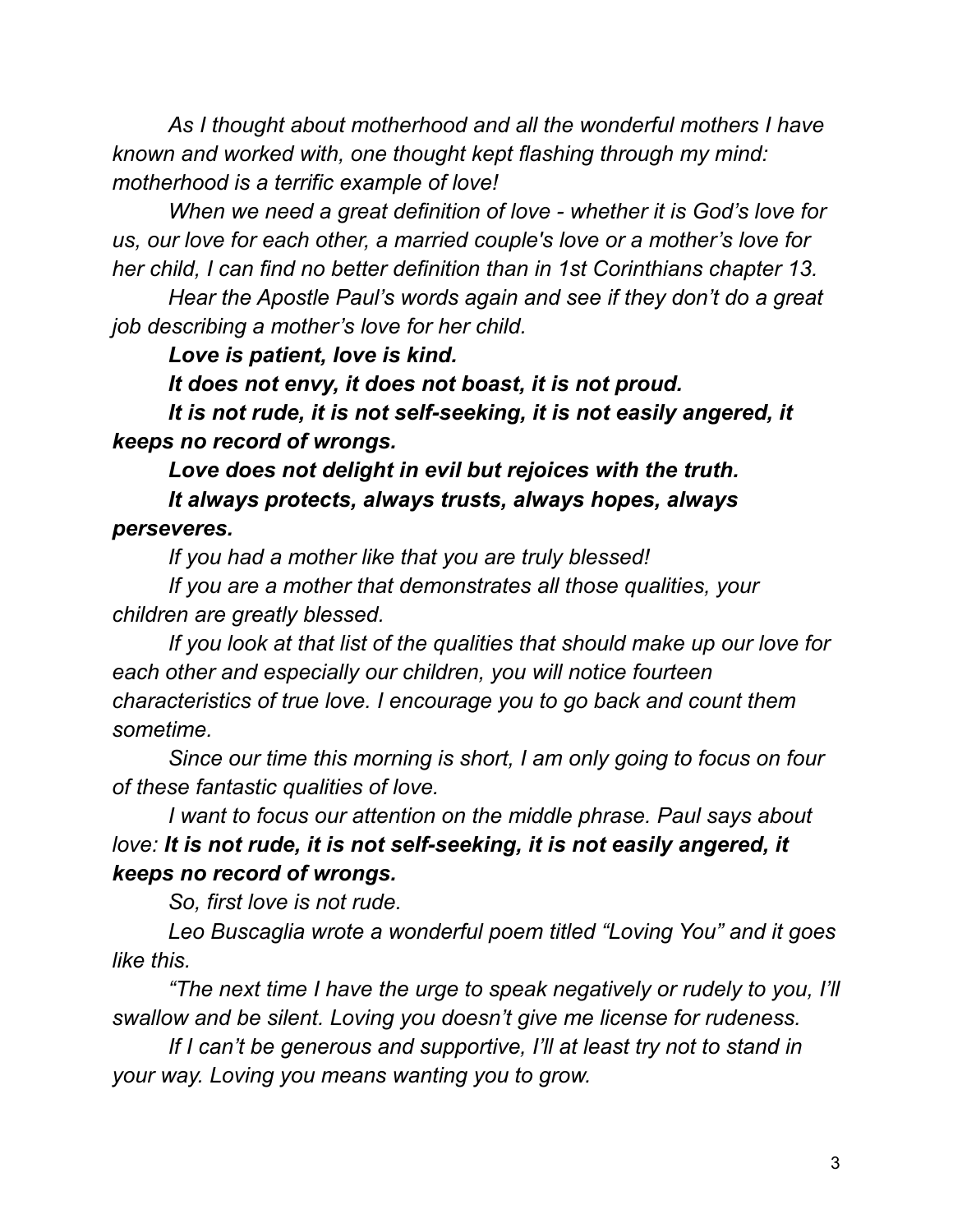*I won't put my problems onto you. You have enough problems, I'm certain, and you don't need mine. My love should simplify your life, not complicate it.*

*I don't always have to be right. I can accept the fact that you are right as often as I am. Loving is sharing with each other. If I already know I'm right, all the time, I'll never profit from your insight.*

*I don't always have to be running the show. Loving is an ebb and flow. Sometimes I'll need to give in. And at other times I'll need to take control.*

*I don't have to be perfect, nor do you. Love is a celebration of our humanness, notour perfection.*

*I can give up wanting to change you. If I want you in my life, the best thing for both of us is for me to accept you as you are. After all, love is moving forward together in mutual growth.*

*I don't need to place blame. Since I'm an adult who makes decisions based upon personal experiences, there is no one to blame for a poor decision except myself. Love puts the responsibility where it belongs.*

*I can give up expectations. To which is one thing, to expect is another. One brings hope, the other canbring pain. Love is free of expectations.*

*Isn't that a great description of the love we see in wonderful mothers. Again, love is not rude!*

*Second, love is not self-seeking.*

*To be self-seeking is to put your wants, desires and needs ahead of the needs of others.*

*I have learned over the years that the things our children want most from us is our time - our precious time.*

*There is a story about a beautiful little girl who was very sick and had to be confined to a hospital bed for quite some time.*

*Since her family was very wealthy, they brought her the finest of toys - huge over-stuffed animals, a variety of dolls with every imaginable change of dress, an ornate dollhouse, and the latest of games.*

*The little girls' mother was well known in social circles, and her face was often seen in the society columns at various charitable events.*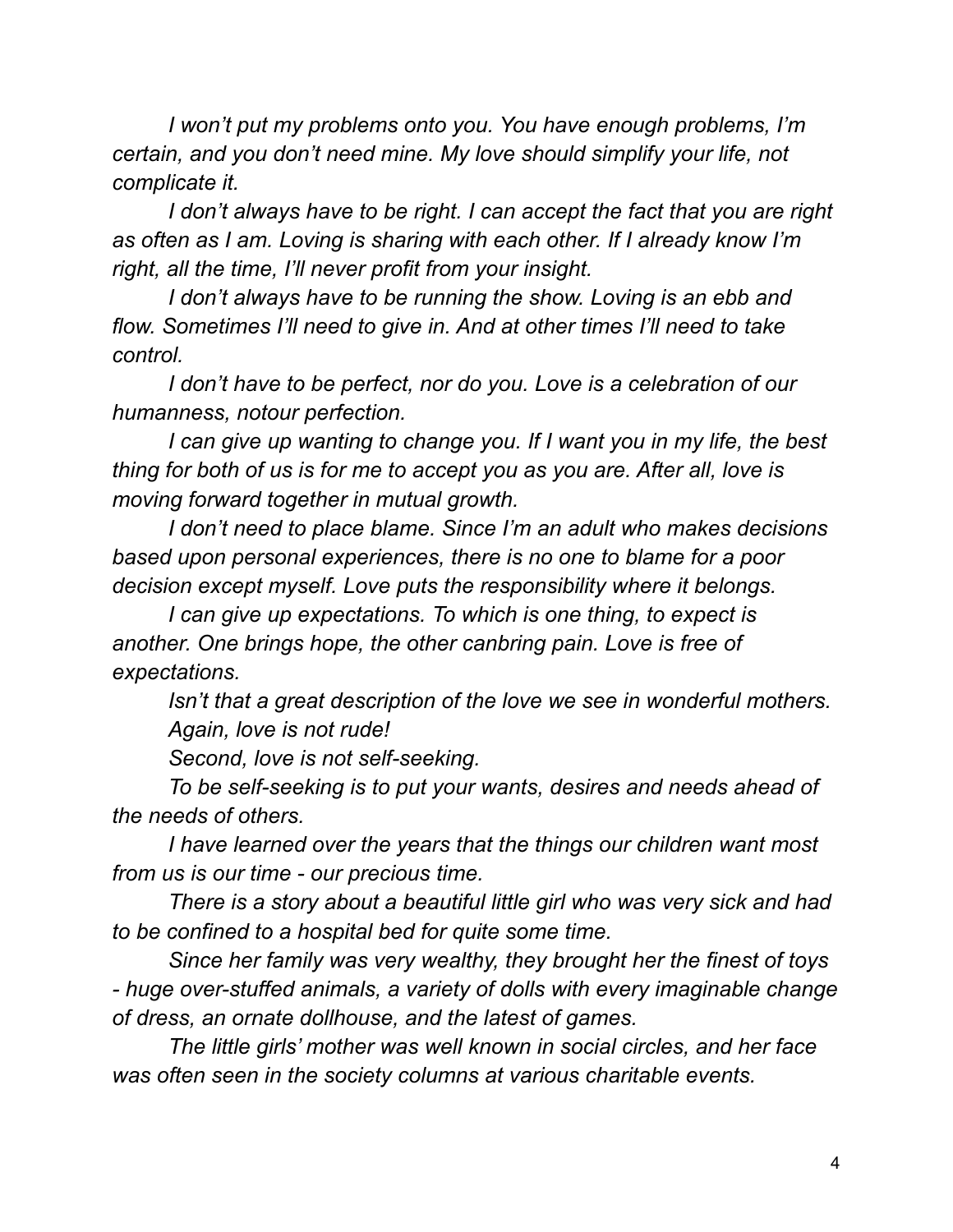*She brought something new every time she came to the hospital to visit her daughter.*

*She never stayed very long, for she was always due at some luncheon or social gathering, but she never failed to bring a gift.*

*The nurses and the doctors complained about the abundance of toys, games, and flowers that made it almost impossible for them to get around in the girl's room.*

*One day the little girl was particularly unhappy in the midst of all her fine gifts.*

*Her mother was paying her daughter her usual short visit.*

*The girl was desperately clinging to her mother, who tried to extricate herself so that she would not be late for a luncheon she was scheduled to attend that afternoon.*

*The mother tried to interest the child in a new and expensive doll that she had brought with her that day.*

*"Mommy," cried the little girl, "I don't want another doll, I want you!" Surrounded by all the material things that a child could ever want, the girl desired the most important thing of all, her mother's attention.*

*Again love is not rude and is not self-seeking!*

*Third, love is not easily angered.*

*How is your anger barometer? Do you have a short fuse? Or does it take alot to make you mad.*

*You know, Jesus very seldom got angry and only when those in authority were ripping off the poor, the widow and the stranger.*

*There is a story I just love titled "It's Possible." Since I was an educator for 36 years of my life you will see why I like this story.*

*The teacher asked her class what each wanted to become when they grew up. (Sounds familiar?)*

*A chorus of responses came from all over the room. "A football player." "A doctor." "An astronaut." "The president." "A fireman." "A teacher." "A race driver."*

*Everyone in the classroom had a response.*

*Everyone, that is, except Tommy. The teacher noticed he was sitting there quiet and still.*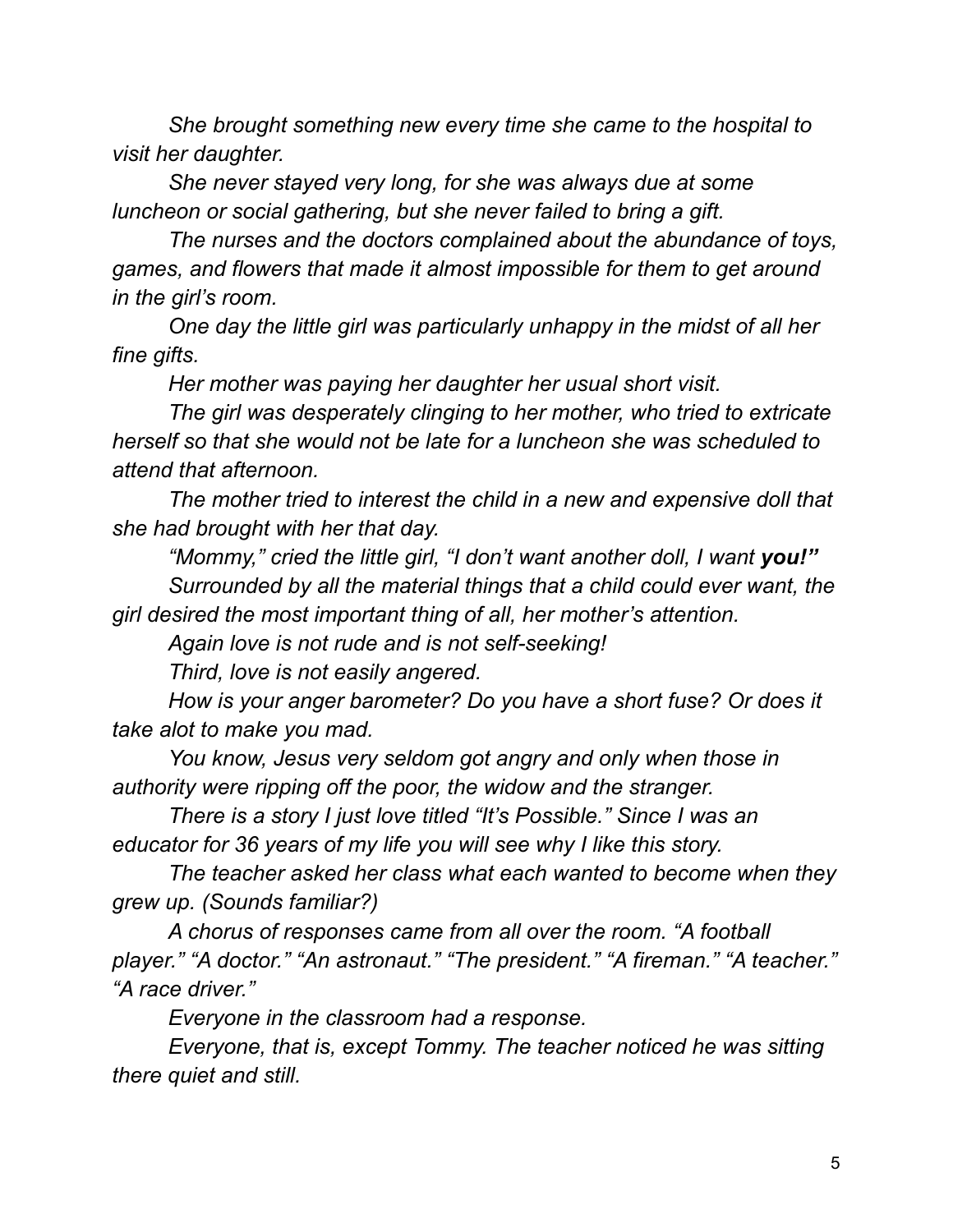*So she said to him, "Tommy, what do you want to be when you grow up?"*

*"Possible," Tommy replied.*

*"Possible?" asked the teacher.*

*"Yes," Tommy said, "my mom is always telling me I'm impossible. So when I get to be big, I want to become possible."*

*I think as parents we often take our anger and frustration from our jobs home with us and allow the little irritations of our children or spouses to bring that anger to the surface.*

*I think we can all set a new goal that we will not allow our anger and frustration in one setting to boil over into our family times.*

*Again, love is not rude, it is not self-seeking and it is not easily angered.*

*Finally, love keeps no record of wrongs.*

*From my experience as a parent, a spouse and a Elementary Principal, I have had to work hard not to remember the faults of others.*

*Every once in a while, I would have a teacher or the parent of one of my students apologize for something they said or did that was wrong and hurt others or myself. And I would tell them that I forgave them the minute the offense was executed.*

*But not keeping a list of the wrongs of other people is not easy.*

*Jo Ann Merrill catches our theme in a wonderful poem titled "Love: A Variation on a Theme."*

*"If I have a house of spotless beauty with everything in its place, but have not love, I am a housekeeper - not a home maker.*

*If I have time for waxing, polishing, and decorative achievements, but have not love, my children learn cleanliness - not godliness.*

*Love leaves the dust in search of a child's laugh.*

*Love smiles at the tiny fingerprints on a newly cleaned window.*

*Love wipes away the tears before it wipes up the spilled milk.*

*Love picks up the child before it picks up the toys.*

*Love is present through the trials.*

*Love reprimands, reproves, and is responsive.*

*Love crawls with the baby, walks with the toddler, runs with the child, then stands aside to let the youth walk into adulthood.*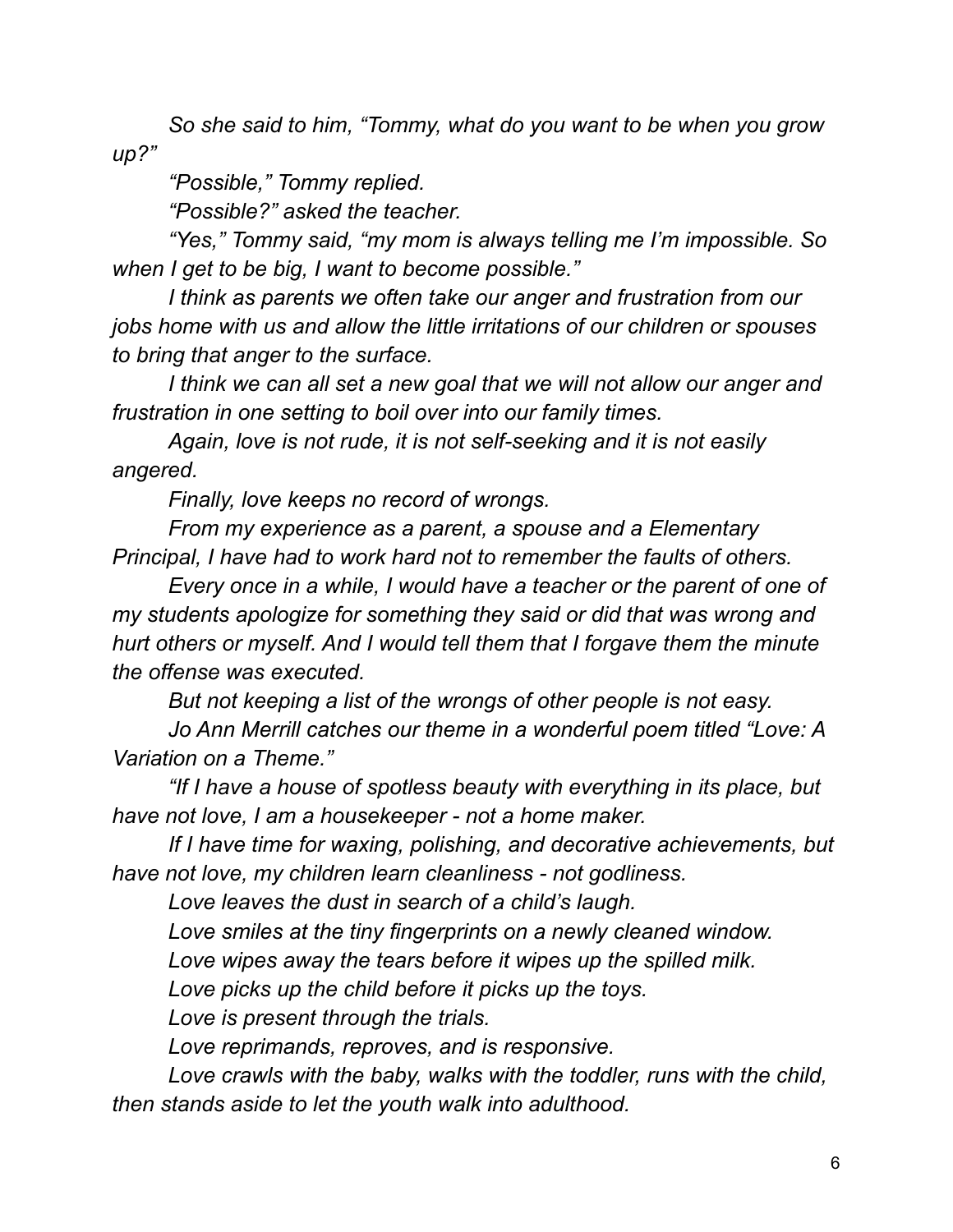*Love is the key that opens salvation's message to a child's heart. Before I became a mother I took glory in my house of perfection. Now I glory in God's perfection of my child.*

*As a mother there is much I must teach my child, but the greatest of all is love."*

*Isn't that a great poem?*

*As a parent, one of the things I have learned is that once you are a parent you are always a parent - once you are a mother you are always a mother. For example my oldest son Brayn is married and he and his wife Melissa have our only grandchild - Leonardo who is 5 years old.*

*Both parents are teachers and therefore anytime Leo is sick or his preschool has to shut down because of spring break or an outbreak of COVID 19, cause who gets called to help watch Leo? You are right grandpa and grandma.*

*Also, my middle son, who is also a teacher, lives with my wife and I which can be handy, but also presents its challenges.*

*My daughter Brook, who joins me in church most Sundays, doesn't drive so guess who her chauffeur is most of the time? You're looking at him*

*If you are like me and have a child who has moved back in, which is more common than you think, hear these words of wisdom.*

*It's impossible to love the same child for twenty years. (After twenty-years, it's not the same child.)*

*Grown-up kids are like winter storms. They may be late,but they never fail to show up.*

*Consider yourself a successful parent if they flip off the headlights before turning into the driveway at four in the morning.*

*Remember when you worried because you didn't know where your children were?*

*Now, you do. They're back in their own rooms.*

*When children return to the family home, it's a gesture of reciprocal love.*

*You drove them to school and now they're driving you up the wall. You can't reason with them, and you can't hit them. How did they get so big and strong on junk food?*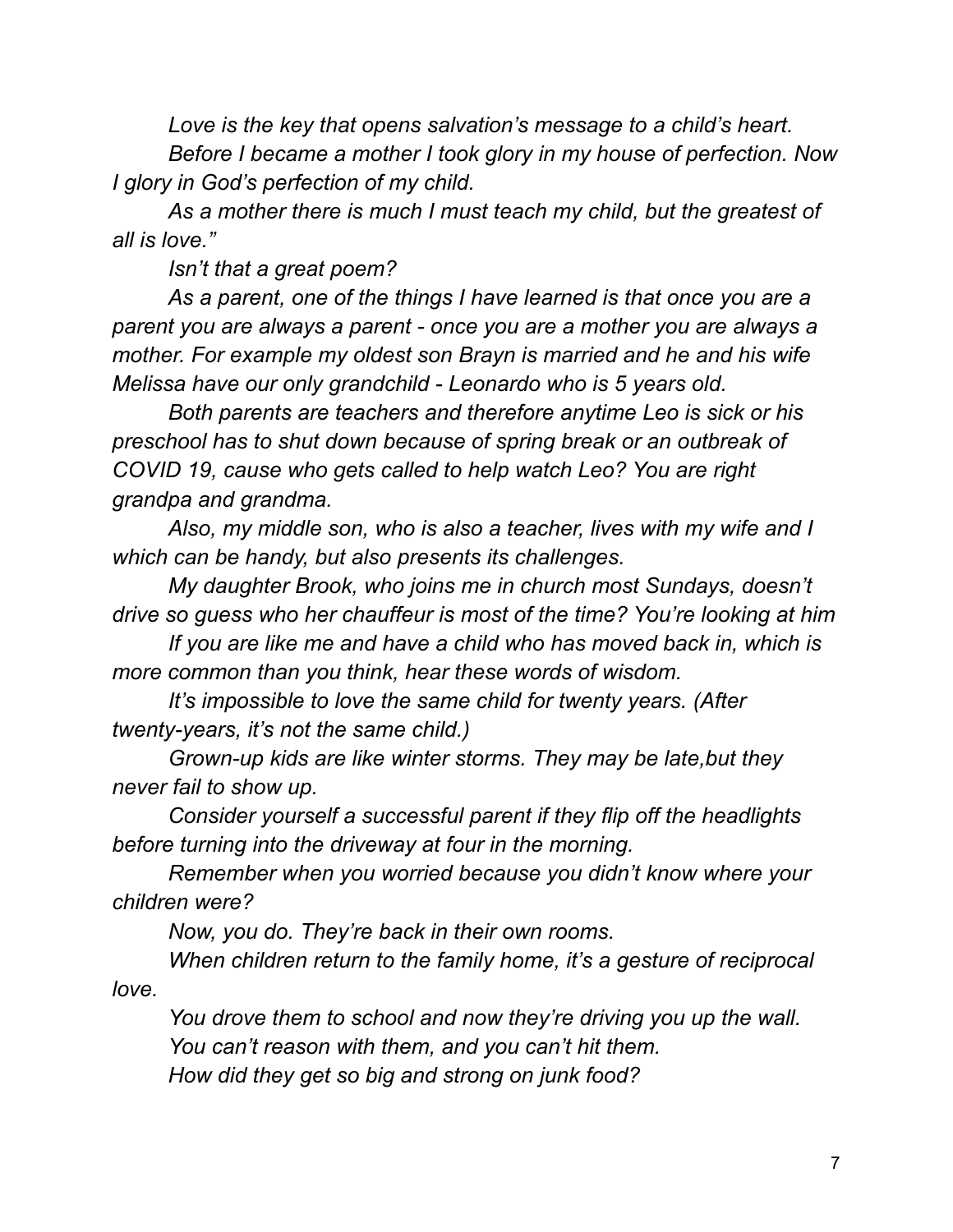*Why did they have to return just when everything started to click for you? (Your teeth, your knees, your back.)*

*You never realize what a happy marriage you've had until the kids move back - and then it's too late.*

*Finally, before they left, the kids were deductible. Now, they're just taxing.*

*Don't feel sorry for yourself if you have one or more kids still living with you, someday they might be useful.*

*A suggestion, if you have adult kids living with you. My wife has a friend in her sixties, who had two adult kids who never left home no matter what she did to encourage them to get a place on their own.*

*She recently bought a new home and left the kids in the old one!*

*Remember, Love is not rude, it is not self-seeking, it is not easily angered, it keeps no record of wrongs.*

*Let me close with this wonderful poem for mothers, reminding them what you can and cannot do for your children:*

*"I gave you life, but I cannot live for you.*

*I can teach you things, but I cannot make you learn.*

*I can give you directions, but I cannot always be there to lead you.*

*I can allow you freedom, but I cannot account for it.*

*I can take you to church, butI cannot make you believe.*

*I can teach you right from wrong, but I cannot always decide for you.*

*I can buy you beautiful clothes, but I cannot make you lovely inside.*

*I can offer you advice, butI cannot accept it for you.*

*I can give you love, butI cannot force it upon you.*

*I can teach you to be a friend, butI cannot make you one. I can teach you to share, but I cannot make you unselfish. I can teach you respect, but I can't force you to show honor. I can grieve about your report card, but I cannot doubt your teachers. I can advise you about friends, but I cannot choose them for you.*

*…*

*I can tell you the facts of life, but I can't build your reputation.*

*… …*